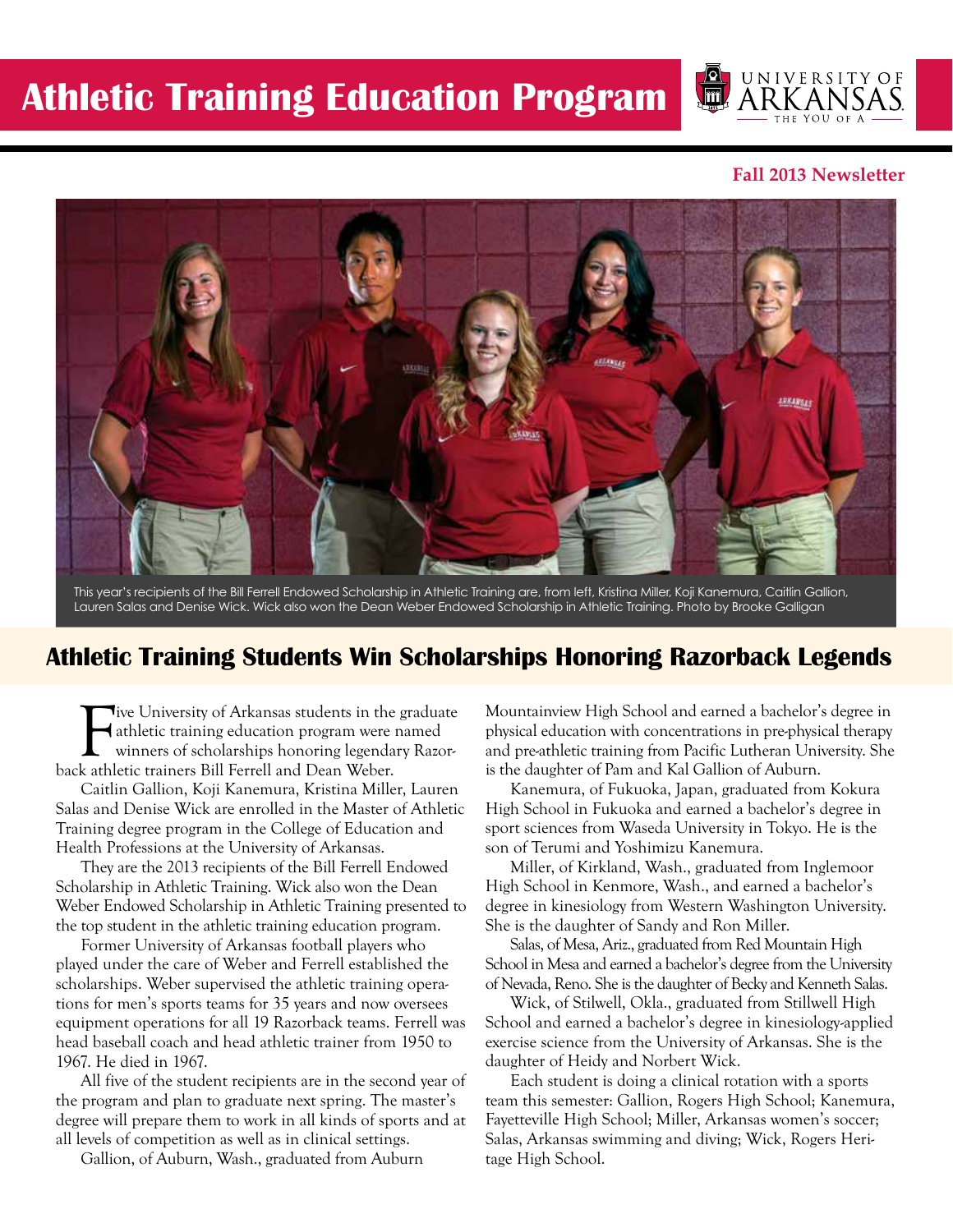

### **Program Director's Corner By Jeff Bonacci, D.A., A.T.C., L.A.T.**

# **Director of Medical Administration for Chicago Cubs to Talk About Careers**

reetings, friends and alumni of the graduate athletic training education program. Fall sports are in full swing here in Fayetteville, and the Razorback football staff and student athletic trainers were excited to embark upon the season in a new facility. Moving from an athletic training facility of 2,500 square feet to one of 8,000 square feet will provide a great learning environment for our students while providing outstanding treatment to injured Razorbacks. The biggest

highlight of the facility is the construction of four in-ground therapy pools. This past summer, the graduate athletic

training education program hosted its annual alumni reception at the National Athletic Trainers Association symposium in Las Vegas. Fun and renewal of old friendships was in full force among the 40 alumni who attended.

With the fall semester<br>well underway, stude<br>orback athletics and in their loca well underway, students are heavily involved in Razorback athletics and in their local high school clinical assignments. To their credit, they are also working toward their research requirement on top of a full course load.

Also this summer, second-year students completed their first series of internships around the country. They worked in sports medicine clinics, with professional sports teams and with the athletic department here at the University of Arkansas.

In November, as part of our biannual athletic training speaker series, we will be honored to host U of A alumnus Mark O'Neal, a certified athletic trainer and director of medical administration for the Chicago Cubs.

 I am pleased to report that for the fourth year in a row our students had a 100 percent pass rate on the Board of Certification exam on the first attempt. We are all very proud of our students for this accomplishment.



The 8th annual Razorfit<br>Winter Sports Medicin<br>Symposium sponsored<br>Vanced Orthonaedic Specialists Winter Sports Medicine Symposium sponsored by Advanced Orthopaedic Specialists of Fayetteville will be from 8 a.m. to 5:30 p.m. Saturday, Jan. 18 in the Graduate Education Building Auditorium on the University of Arkansas campus.

Testing was completed in the fall semester on a device designed to increase ballistic and heat strain reduction when worn under bullet-proof body armor. Presentations by athletic training faculty and students will be taking place in October at the Central States American College of Sports Medicine meeting in Warrensburg, Mo., on the results of the study.

The athletic training faculty helped out with a study on a novel hand-cooling device used by Stanford University and the San Francisco 49ers. This research was a field study involving two local high schools and our students were exposed to the newest in GPS

Mark O'Neal, a University of<br>Arkansas graduate who wor<br>ion for the Chicago Cubs, will speak Arkansas graduate who works as director of medical administration for the Chicago Cubs, will speak to students and faculty on campus Nov. 21.

team tracking technology and ingestible thermistor body temperature measures being taken during football practices at Bentonville and Rogers high schools. Further, it was a chance for us to catch up with a recent graduate of the program, Yuri Hosakawa, who was helping as a doctoral student and an integral part of the University of Connecticut affiliation with the study.

Students are collecting sweat rate and sweat-electrolyte content analysis from some of our Razorback athletes this year. This is part of an effort to educate our athletes on their fluid losses and potential predispositions to preventable muscle cramping. These results will help maximize performance and prevent heat illness in the end. Dr. R.J. Elbin has joined the faculty in exercise science and with him comes research potential from a national

expert. He joins us straight from the

concussion clinic at the University of Pittsburgh. Naturally, his addition has sparked some interest for athletic training students to become involved in concussion research. Our



students are contributing to research with local athletes in efforts to improve performance and safety for athletes everywhere. This is exciting because we are a part of something that helps establish a standard for others to follow in these areas.

This year's keynote presenter will be Lenny Macrina from Champion Sports

Medicine in Birmingham, Ala. His presentation will be "Current Concepts and Rehabilitation of the Glenohumeral Joint."

R.J. Elbin, assistant professor of exercise science at the University of Arkansas, will give a talk called "Emerging Trends and Recent Developments in Sport Related Concussion." In addition, poster presentations of research



by athletic training and exercise science graduates will highlighted during the symposium.

Finally, two one-hour, hands-on concurrent sessions of "Progressive Manual Therapy Shoulder Techniques" and "Special Test for Chronic Shoulder Injuries" will close out the symposium. For registration information, contact Jeff Bonacci at bonacci@uark.edu.

O'Neal earned a bachelor of science in kinesiology in 1989 with an emphasis in athletic training. The College of Education and Health Professions began offering a master's degree in athletic training in 2004.

O'Neal will speak about the career paths students interested in athletic training can pursue and emphasize the importance of internships. He is in his first year as the organization's director of medical administration following eight seasons as the Cubs

head athletic trainer, including the last five as the team's director of athletic training. He supervises 10 athletic trainers. Prior to joining Chicago in 2004, O'Neal spent the previous 15 seasons in the St. Louis Cardinals organization.

His talk is scheduled for 6:30 p.m., Nov. 21, in Room 311 of the Health, Physical Education and Recreation Building.

A certified athletic trainer and member of the National Athletic Trainers Association, O'Neal was selected to be an athletic trainer for the 2009 National League squad at the All-Star Game in St. Louis. He also serves on Major League Baseball's Medical Advisory Committee.



### **Focus on Research Growing within the Athletic Training Program By Brendon McDermott, Ph.D., A.T.C.**

# **Sports Medicine Symposium Planned for Jan. 18 in Fayetteville**